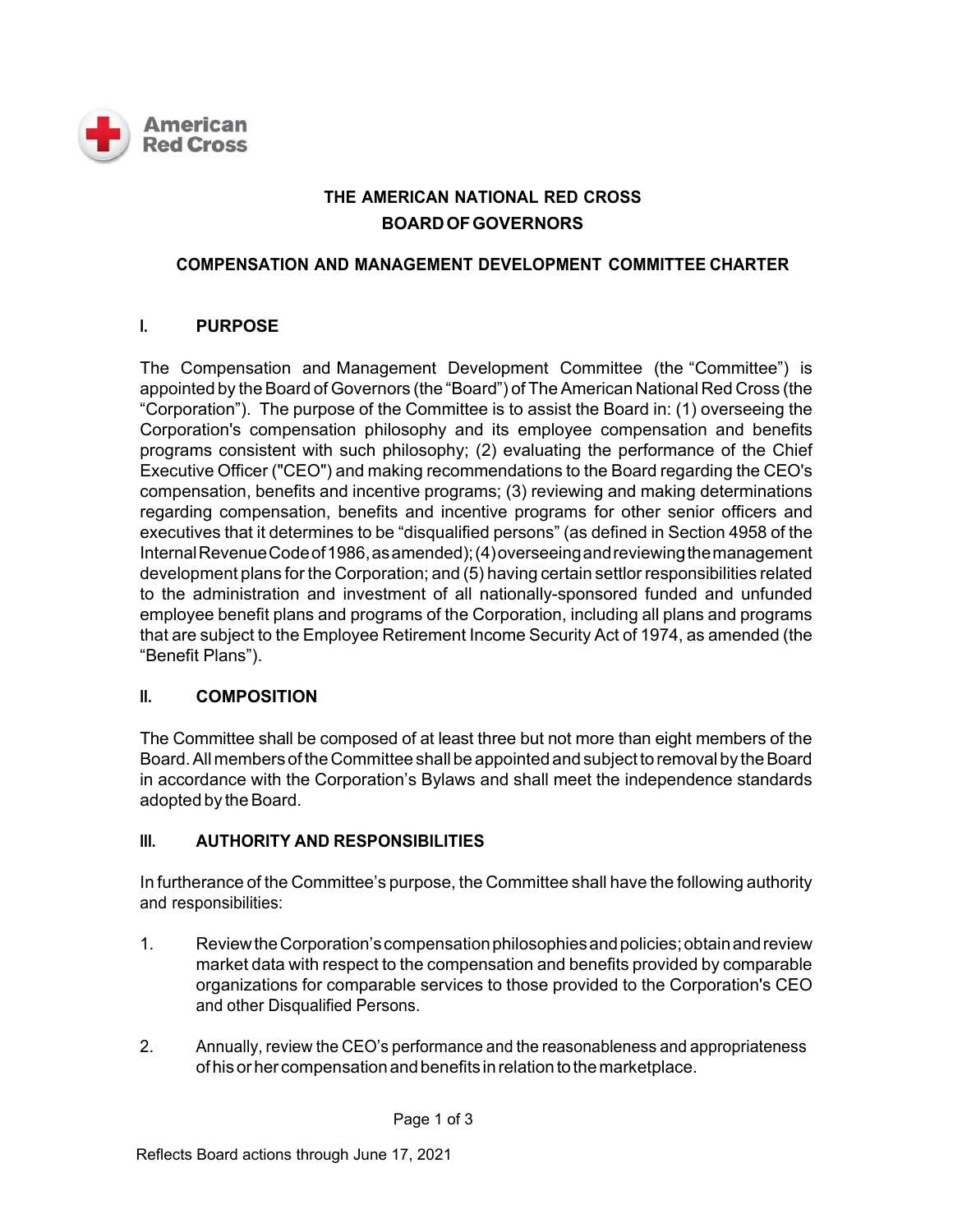- 3. Review and approve annual performance objectives for the CEO, evaluate the CEO's performance against these objectives and make recommendations to the Board for the CEO's annual salary and benefits based on the evaluation and comparable market data.
- 4. Annually, establish the CEO's annual objective and measurable incentive plan goals, determine the measures and levels of performance for each goal and, if appropriate, the payout under the incentive plan and make recommendations to the Board for any annual incentive payments to the CEO.
- 5. Annually review and approve a list of Disqualified Persons, pursuant to Internal Revenue Code Section 4958, as amended.
	- (a) Review and approve the terms of employment and total compensation for Disqualified Persons, including annual salary, incentives and benefits, based on comparable market data. Specifically, the Committee shall review and approve base salary ranges and participation and benefit levels associated with all forms of compensation for Disqualified Persons. This includes, for example, approving:
		- (i) Eligibility for incentive compensation plan participation and potential incentive compensation levels;
		- (ii) Annual objective and measurable performance goals for Disqualified Persons, established under any incentive compensation plans;
		- (iii) Employment, severance, and retention compensation arrangements; and
		- (iv) Participation and benefit levels associated with supplemental retirement plans.
	- (b) The CEO shall provide the Committee with an annual evaluation of the performance of Disqualified Persons and may make recommendations to the Committee regarding their base salary increases, payouts under any incentive compensation plans or arrangements, and benefits. The Committee shall ensure that when compensation for a Disqualified Person is being discussed, the Disqualified Person shall not be present or otherwise participate in any deliberation or vote.
- 6. Determine whether the Corporation's compensation structure is appropriate compared to market and otherwise for the skills employed and make appropriate recommendations to the Board regarding the need for changes in the Corporation's overall compensation structure.
- 7. Periodically review management development programs being implemented across the Corporation and executive development plans for the Disqualified Persons, as necessary.